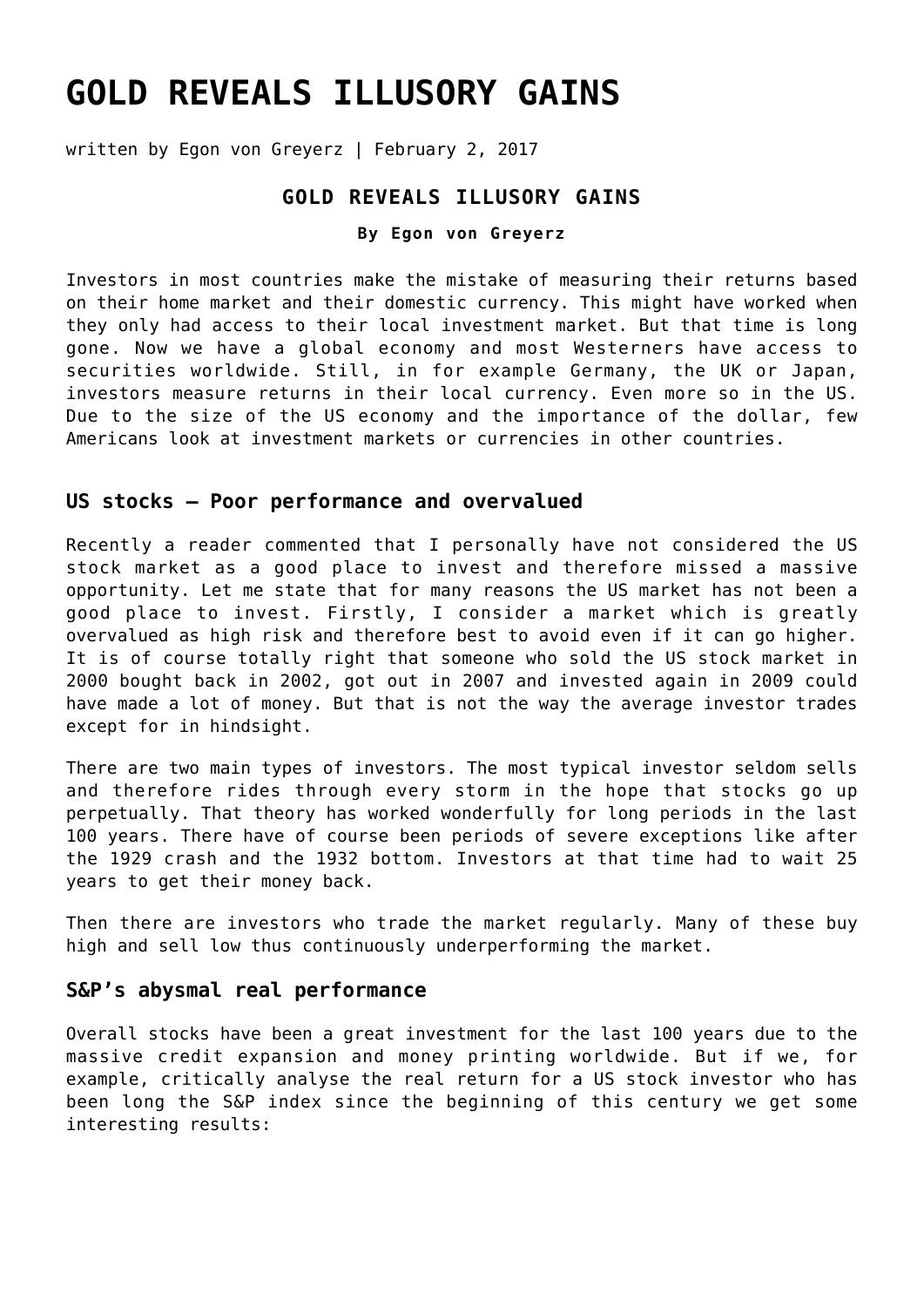# Three different methods to measure the S&P's performance in the 2000s

|                               | 2000  | 2017  | <b>Profit %</b> | <b>Profit on</b><br>\$100,000<br>inv |
|-------------------------------|-------|-------|-----------------|--------------------------------------|
| $S\&P$ in $\$$                | 1,469 | 2,279 | $+55%$          | \$55,000                             |
| S&P in Swiss<br><b>Francs</b> | 2,336 | 2,251 | $-4%$           | $-CHF4,000$                          |
| <b>S&amp;P in Gold</b>        | 5.1   | 1.8   | $-65%$          | $-565,000$                           |

The above table gives very different results for the same investment. For an American measuring in dollars, it looks like a decent return. But 55% over 16 years is actually only 2.8% per year (plus dividends) which is nothing remarkable. Most Americans just look at their return in dollars. This is acceptable if the currency is strong. But this is not the case with the dollar which has been extremely weak since 1971. A country that continuously lives beyond its means will always pay in the form of a weakening currency. In relation to the Swiss Franc, the dollar has lost 77% since 1971 and 37% since 2000. So if we measure the performance of the S&P index in Swiss Francs since January 2000, it has declined by 4%! Most American investor will think that this is irrelevant to them but that is flawed thinking. A return of 55% that comes down to -4% if measured in a different currency, shows that the gain measured in dollars is mainly due to the weak currency. Thus the 56% gain is not a real gain but just a measure of inflation.

## **Gold reveals real performance**



But to find out what the real performance of the S&P has been in this century, we must use a currency that can't be printed and that over time maintains constant purchasing power, namely gold. And now the picture looks very different. **Instead of a 55% gain in fiat dollars, the S&P has lost 65% measured in real money.**

Governments constantly try to fool the people by debasing the currency. This is why governments hate gold because it reveals the truth by exposing their total mismanagement of the economy. Although the gold price is also manipulated, especially in the paper market, it is still the best measure of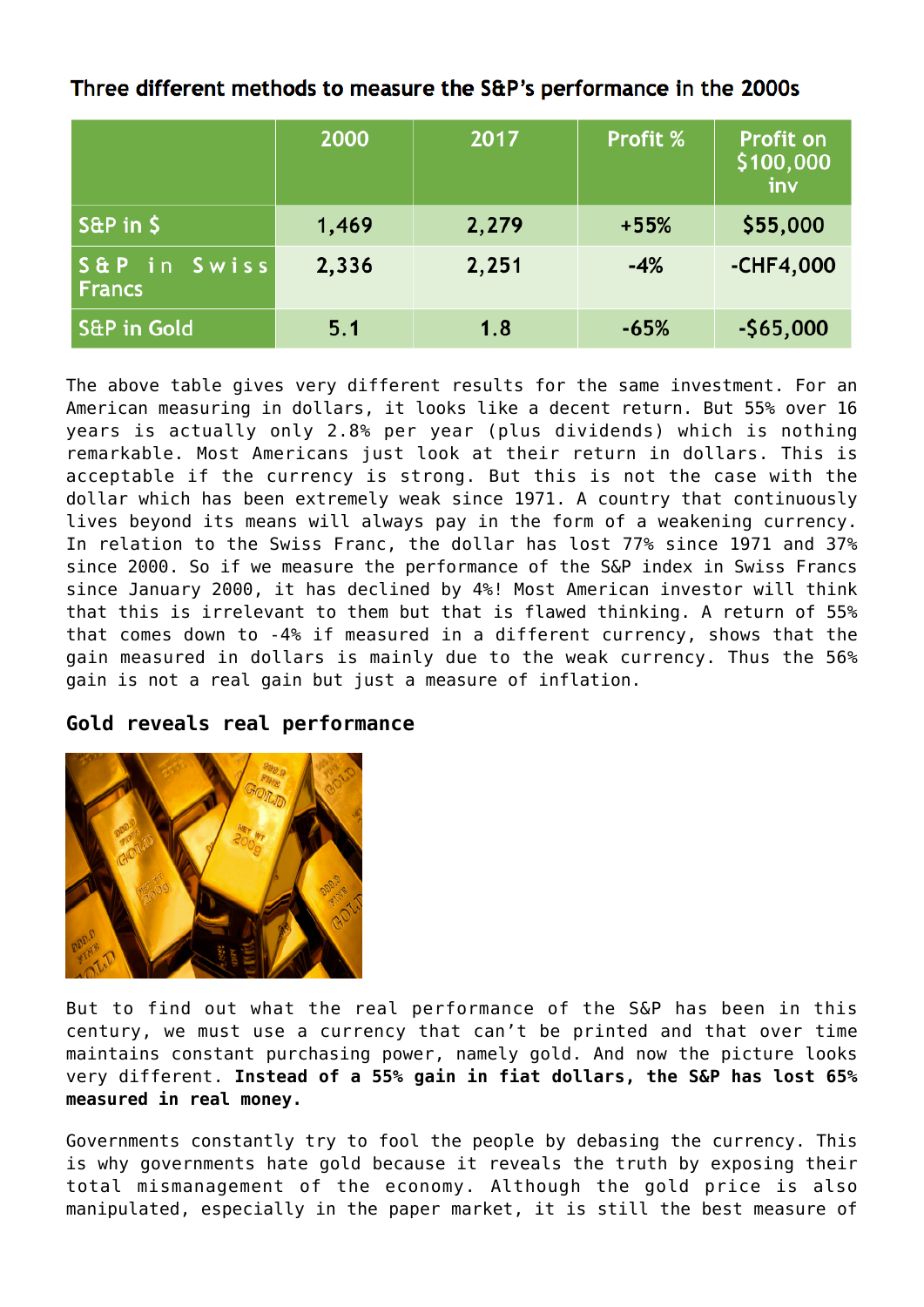real performance. And the reason for this is that gold is the only money which is not man-made. **Gold is nature's currency and will continue to be the only money that will survive throughout history.**

Coming back to the table above, very few people understand that an illusory \$55,000 gain actually is a loss of \$65,000 measured in real money. This shows how dangerous it is to measure performance and wealth based on the wrong measuring rod.

As I have explained in many interviews and articles, **the destruction of paper money will soon accelerate as governments around the world try to save a bankrupt world economy and financial system. In relation to gold, stocks, bonds and property will all decline by another 90% at least in coming years.**

## **Globally we now have the most perfect recipe for disaster:**

- 1. All major economies, USA, China, Japan, Europe and Emerging markets have debt which have grown exponentially and will never be repaid.
- 2. The financial system has a gross exposure of over \$2 quadrillion. This will all collapse when counterparty fails.
- 3. With the Trump administration leading, the world will soon enter the final spending spree which will accelerate the velocity of money and lead to hyperinflation. This will in turn finish off the value of most major currencies until they reach zero.
- 4. 1-3 above will result in a deflationary implosion of the financial system. This will get rid of all debt and reduce the value of most assets by at least 90%.
- 5. This total debt destruction is the only way to put a world on a sound footing for future growth and prosperity.

## **The Antidote**

Gold will of course perform very well during the coming hyperinflationary period and could reach levels seen during the Weimar Republic.